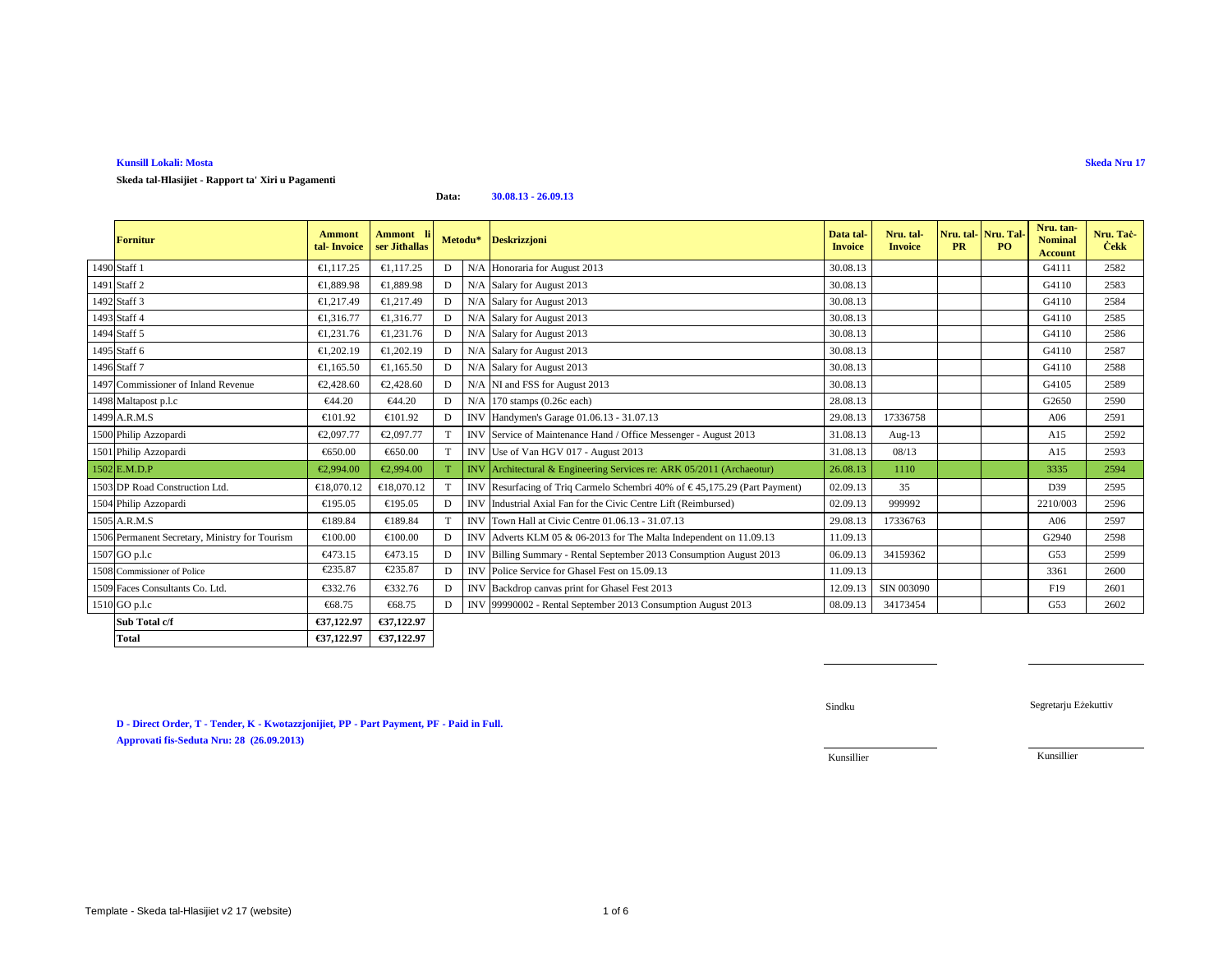**Kunsill Lokali: Mosta**

**Skeda tal-Ħlasijiet - Rapport ta' Xiri u Pagamenti**

Template - Skeda tal-Hlasijiet v2 17 (website) $2$  of 6

# **D - Direct Order, T - Tender, K - Kwotazzjonijiet, PP - Part Payment, PF - Paid in Full. Approvati fis-Seduta Nru: 24 (29.08.20 Approvati fis-Seduta Nru: 28 (26.09.2013) 13)**

# **Data:30.08.13 - 26.09.13**

|          | <b>Fornitur</b>                                | <b>Ammont</b> tal-<br><b>Invoice</b> | Ammont li<br>ser Jithallas | Metodu* |              | <b>Deskrizzjoni</b>                                                                  | Data tal-<br><b>Invoice</b> | Nru. tal-<br><b>Invoice</b> | Nru. tal Nru. Tal<br><b>PR</b> | PO.        | Nru. tan-<br><b>Nominal</b><br><b>Account</b> | Nru. Taċ-<br><b>Cekk</b> |
|----------|------------------------------------------------|--------------------------------------|----------------------------|---------|--------------|--------------------------------------------------------------------------------------|-----------------------------|-----------------------------|--------------------------------|------------|-----------------------------------------------|--------------------------|
|          | 1511 GO p.l.c                                  | €17.11                               | €17.11                     | D       | <b>INV</b>   | 79416841 - Rental September 2013 Casumption August 2013                              | 08.09.13                    | 34230986                    |                                |            | G53                                           | 2603                     |
|          | 1512 Paragon Ltd.                              | €1,510.40                            | €1.510.40                  | D       | <b>INV</b>   | Project Managment July 2013 - Archaeotur (Refundable)                                | 02.08.13                    | 2609                        |                                |            | <b>P50</b>                                    | 2604                     |
|          | 1513 Paragon Ltd.                              | €1,510.40                            | €1,510.40                  | D       | <b>INV</b>   | Project Managment August - Archaeotur (Refundable)                                   | 01.09.13                    | 2610                        |                                |            | <b>P50</b>                                    | 2604                     |
|          | 1514 C. Fino & Sons Ltd.                       | €2.271.51                            | €2.271.51                  | K       |              | <b>INV Various Wood Works at Ta' Bistra Catacombs Area A Archaeotur (Refundable)</b> | 17.09.13                    | 90833                       |                                |            | C <sub>103</sub>                              | 2605                     |
|          | 1515 C. Fino & Sons Ltd.                       | €926.25                              | €926.25                    | K       |              | <b>INV Various Wood Works at Ta' Bistra Catacombs Area A Archaeotur (Refundable)</b> | 17.09.13                    | 90834                       |                                |            | C <sub>103</sub>                              | 2605                     |
|          | 1516 A.R.M.S                                   | €300.00                              | €300.00                    | D       |              | INV Application for a new electricity service in St. Augustine's Catacombs, Rabat    | 20.09.13                    |                             |                                |            | 3335                                          | 2606                     |
|          | 1517 Philip Azzopardi                          | €111.42                              | €111.42                    | D       | N/A          | Various Recepts                                                                      | 23.09.13                    |                             |                                |            |                                               | 2607                     |
|          | 1518 Philip Azzopardi                          | €145.08                              | €145.08                    | D       | N/A          | Various recepts for Accounts Seminar at Town Hall (to bill ANSEK)                    | 23.09.13                    |                             |                                |            | 2210/005                                      | 2608                     |
|          | 1519 Assocjazjoni tal-Kunsilli Lokali          | €36.00                               | €36.00                     | D       | $\text{INV}$ | Laqgha ghas-Sindki 28.09.13 (Mayor)                                                  | 24.09.13                    |                             |                                |            |                                               | 2609                     |
|          | 1520 Permanent Secretary, Ministry for Tourism | €32.00                               | €32.00                     | D       | <b>INV</b>   | Advert - KLMQ 02-2013 on 25.09.13                                                    | 24.09.13                    |                             |                                |            |                                               | 2610                     |
|          | 1521 Pay Self - Petty Cash                     | €147.82                              | €147.82                    | D       | N/A          | Petty Cah July 2013                                                                  | 24.09.13                    |                             |                                |            |                                               | 2611                     |
|          | 1522 Pay Self - Petty Cash                     | €80.96                               | €80.96                     | D       | N/A          | Petty CashAug 2013                                                                   | 24.09.13                    |                             |                                |            |                                               | 2612                     |
|          | 1523 The Hive Limited                          | €3.304.00                            | €3,304.00                  | T       | <b>INV</b>   | Project Mobile Apps (ARK 18-012) (Archaeotur - Refundable)                           | 19.09.13                    | 81                          |                                |            | 3335                                          | 2613                     |
| 1524 TNT |                                                | €26.50                               | €26.50                     | D       | N/A          | Courier of documents (Dott.ssa IlvaParlato) re: Archaeotur (Refundable)              | 24.09.13                    |                             |                                |            | 3335                                          | 2614                     |
|          |                                                |                                      |                            |         |              |                                                                                      |                             |                             |                                |            |                                               |                          |
|          | 1525 Alka Ceramics                             | €82.60                               | €82.60                     | D       | IN           | 20 plates for Leip Agrarja 2013                                                      | 01.07.13                    | 5767                        |                                | 432-13     | 3363                                          | 2615                     |
|          | 1526 Anna Maria Grech                          | €560.00                              |                            | T       | <b>INV</b>   | Youth Work ServicesJune 2013                                                         | 01.07.13                    | $06-13$                     |                                |            | 3365                                          | 2616                     |
|          | 1527 Anna Maria Grech                          | €560.00                              | €1,120.00                  | T       | IN           | Youth WorkServices July 2013                                                         | 01.08.13                    | $07-13$                     |                                |            | 3365                                          | 2616                     |
|          | 1528 Anton Zarb                                | €152.27                              | €152.27                    | D       | IN           | Channel grating 750300mm for Triq Kurat Calleja                                      | 08.07.13                    | $105 - 13$                  |                                | $437 - 13$ | 2310/003                                      | 2617                     |
|          | 1529 Arjakon                                   | €300.00                              | €300.00                    | D       | <b>INV</b>   | To repair 3 A/C Unit in Mosta Town Hall                                              | 20.08.13                    | 70003477                    |                                | 482-13     | 2375                                          | 2618                     |
|          | 1530 Avalon Trading Agency Limited             | €61.95                               |                            | D       | <b>INV</b>   | Various supplies for Artistic Dialouge Scheme (Youth)                                | 08.07.13                    | 9449                        |                                | $455 - 13$ | 3371                                          | 2619                     |
|          | 1531 Avalon Trading Agency Limited             | €65.01                               | €126.96                    | D       | <b>INV</b>   | Various supplies for Artistic Dialouge Scheme (Youth)                                | 11.07.13                    | 9451                        |                                | $461 - 13$ | 3371                                          | 2619                     |
|          | 1532 B. Grima & Sons Ltd.                      | €945.00                              | €945.00                    | D       | IN           | Various Road Marking Paint                                                           | 25.06.13                    | 10003818                    |                                | 430-13     | 2365                                          | 2620                     |
|          | Sub Total c/f                                  | €13,146.28                           | €13,146.28                 |         |              |                                                                                      |                             |                             |                                |            |                                               |                          |
|          | Sub Total b/f (page 1 of 6                     | €37,122.97                           | €37,122.97                 |         |              |                                                                                      |                             |                             |                                |            |                                               |                          |
|          | <b>Total</b>                                   | €50,269,25                           | €50,269.25                 |         |              |                                                                                      |                             |                             |                                |            |                                               |                          |

**Skeda Nru 17**

Sindku

Segretarju Eżekuttiv

Kunsillier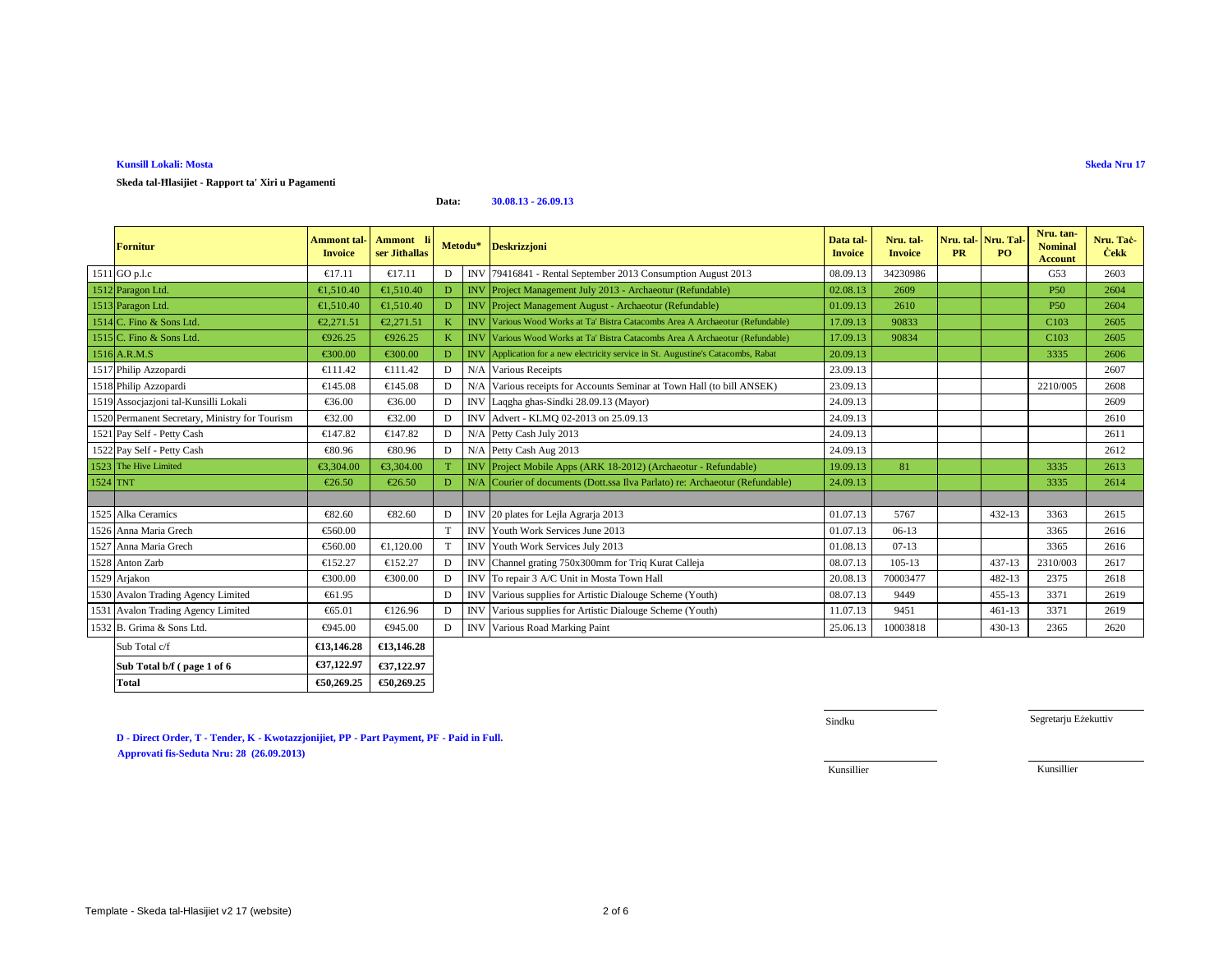**Kunsill Lokali Mosta Skeda Nru 17 Skeda tal-Hlasijiet - Rapport ta' Xiri u Pagamenti**

#### **Data:30.08.13 - 26.09.13**

| <b>Fornitur</b>                               | <b>Ammont tal-1</b><br><b>Invoice</b> | Ammont li<br>ser Jithallas |                 |            | Metodu* Deskrizzjoni                                                         | Data tal-<br><b>Invoice</b> | Nru. tal-<br><b>Invoice</b> | Nru. tal-<br><b>PR</b> | Nru. Tal<br>PO <sub>1</sub> | Nru. tan-<br><b>Nominal</b><br><b>Account</b> | Nru. Tač<br><b>Cekk</b> |
|-----------------------------------------------|---------------------------------------|----------------------------|-----------------|------------|------------------------------------------------------------------------------|-----------------------------|-----------------------------|------------------------|-----------------------------|-----------------------------------------------|-------------------------|
| 1533 Calleja Ltd.                             | €166.99                               | €166.99                    |                 | <b>INV</b> | Sodium Lamps and Metal Halite                                                | 28.08.13                    | 70004870                    |                        | 496-13                      | 2310/003                                      | 2621                    |
| 1534 Choc au lait                             | €16.55                                | €16.55                     | D               | <b>INV</b> | Food for Italian Vsitors from Ragusa                                         | 22.06.13                    | 2210019                     |                        | 524-13                      | 3335                                          | 2622                    |
| 1535 CH Formosa Co. Ltd.                      | €5,089.08                             | €5,089.08                  | $^{\mathrm{T}}$ | <b>INV</b> | Hire 6 Day Centre 7.08.13-06.11.13 and Hire of Garage 23.08.13-22.11.13      | 02.08.13                    | $03-13$                     |                        |                             | 2480                                          | 2623                    |
| 1536 Complete Supplies                        | €59.59                                |                            | D               | <b>INV</b> | Various Food for Office and Councillors                                      | 30.05.13                    | 195189                      |                        | $412 - 13$                  | 2220                                          | 2624                    |
| 1537 Complete Supplies                        | €3.54                                 |                            | D               | <b>INV</b> | Various Food for Office and Councillors                                      | 30.05.13                    | 195217                      |                        | $412 - 13$                  | 2220                                          | 2624                    |
| 1538 Complete Supplies                        | €121.59                               | €184.72                    | D               | <b>INV</b> | Various Statonaries for office                                               | 02.08.13                    | 197642                      |                        | 476-13                      | 2620                                          | 2624                    |
| 1539 CSD Office Trade                         | €154.80                               | €154.80                    | D               | <b>INV</b> | Various Toiltaries for office                                                | 05.08.13                    | 45000                       |                        | 480-13                      | 2220                                          | 2625                    |
| 1540 C&S Vella                                | €47.20                                | €47.20                     | D               | <b>INV</b> | Water bowser trip on 6.08.13 in Main Street to clean storm water culvert     | 06.08.13                    | 1072                        |                        | 483-13                      | 2720                                          | 2626                    |
| 1541 Datatrak IT Services                     | €16.47                                | €16.47                     | D               |            | INV 2 Pre-regio tickets paid in July 2013 as per signed LC contract 01.05.13 | 31.07.13                    | 1010624                     |                        |                             | 3610/000                                      | 2627                    |
| 1542 Dipartiment Protezzjoni Civili           | €3,407.04                             | €3,407.0                   | D               |            | INV Permit Civil Protection service Festa Santa Marija 13 (full payment)     | 19.08.13                    | 62-2013                     |                        |                             | 3363                                          | 2628                    |
| 1543 Dennis Scicluna                          | €600.00                               | €600.00                    | D               | <b>INV</b> | Weed Cutting in Triq il-Bidnija and Triq Tal-Millord                         | 16.07.13                    | 27803                       |                        | $471 - 13$                  | 3052                                          | 2629                    |
| 1544 Dormax Press                             | €239.40                               |                            | D               |            | INV Artwork of flyers for Jun il-Mosta 2013 - printing of 6500 flyers        | 29.07.13                    | C37473                      |                        | $443 - 13$                  | 3361                                          | 2630                    |
| 1545 Dormax Press                             | €182.70                               |                            | D               | <b>INV</b> | A6 Leaflets Festa GhaselFlyers - full colour on 1 side                       | 11.09.13                    | C37653                      |                        | 513-13                      | 3361                                          | 2630                    |
| 1546 Dormax Press                             | €42.00                                | €464.10                    | D               | <b>INV</b> | A3 Leaflets FestaGhasel poster                                               | 11.09.13                    | C37654                      |                        | 512-13                      | 3361                                          | 2630                    |
| 1547 D-Consulta                               | €860.00                               | €860.00                    |                 | <b>INV</b> | Accounting Servicefrom August to September 2013                              | 29.07.13                    |                             |                        |                             | 3160                                          | 2631                    |
| 1548 Enemalta Corporation                     | €155.03                               | €155.03                    | D               | <b>INV</b> | TemporaryApplications 09.12.12 - 07.01.13 - consumption Xmas lights          | 06.08.13                    |                             |                        |                             |                                               | 2632                    |
| 1549 Environmental Landscapes Consortium Ltd. | €3,380.83                             | €3,380.83                  |                 | <b>INV</b> | Cleaning and Maintenance of prks and gardens June 2013                       | 30.06.13                    | 9793                        | 3061                   |                             | 3061                                          | 2633                    |
| 1550 Frank Vella (Ta' Bormla)                 | €80.44                                | €80.44                     | D               | <b>INV</b> | Variousupplies for Ghasel Fest 2013 Banner                                   | 03.09.13                    | 1775                        |                        | 528-13                      | 2210/002                                      | 2634                    |
| 1551 Frankie Mifsud                           | €831.25                               | €831.25                    | $^{\mathsf{T}}$ | <b>INV</b> | Maintenance & Ceaning for the Public Convenience July 2013                   | 31.07.13                    | 14                          |                        |                             | 3053                                          | 2635                    |
| 1552 Twanny (Frankie Mifsud)                  | €119.94                               | €119.94                    | D               | IN'        | Reimbusement to Frankie Mifsud - replacement of fittings                     | 08.08.13                    | 34                          |                        |                             | 2310/003                                      | 2636                    |
| 1553 Galea Curmi Engineering Consultants      | €408.81                               | €40881                     | T               |            | INV Contract Manager Fee June 2013                                           | 28.06.13                    | 2578                        | 3010                   |                             | 3010                                          | 2637                    |
| Sub Total c/f                                 | €15,983.25                            | €15,983.25                 |                 |            |                                                                              |                             |                             |                        |                             |                                               |                         |
| Sub Total b/f (page 2 of 6                    | €50,269.25                            | €50,269.25                 |                 |            |                                                                              |                             |                             |                        |                             |                                               |                         |
| <b>Total</b>                                  | €66,252.50                            | €66,252.50                 |                 |            |                                                                              |                             |                             |                        |                             |                                               |                         |

**D - Direct Order, T - Tender, K - Kwotazzjonijiet, PP - Part Payment, PF - Paid in Full.**

**Approvati fis-Seduta Nru: 28 (26.09.2013)**

**Total €66,252.50 €66,252.50**

Sindku

Segretarju Eżekuttiv

Kunsillier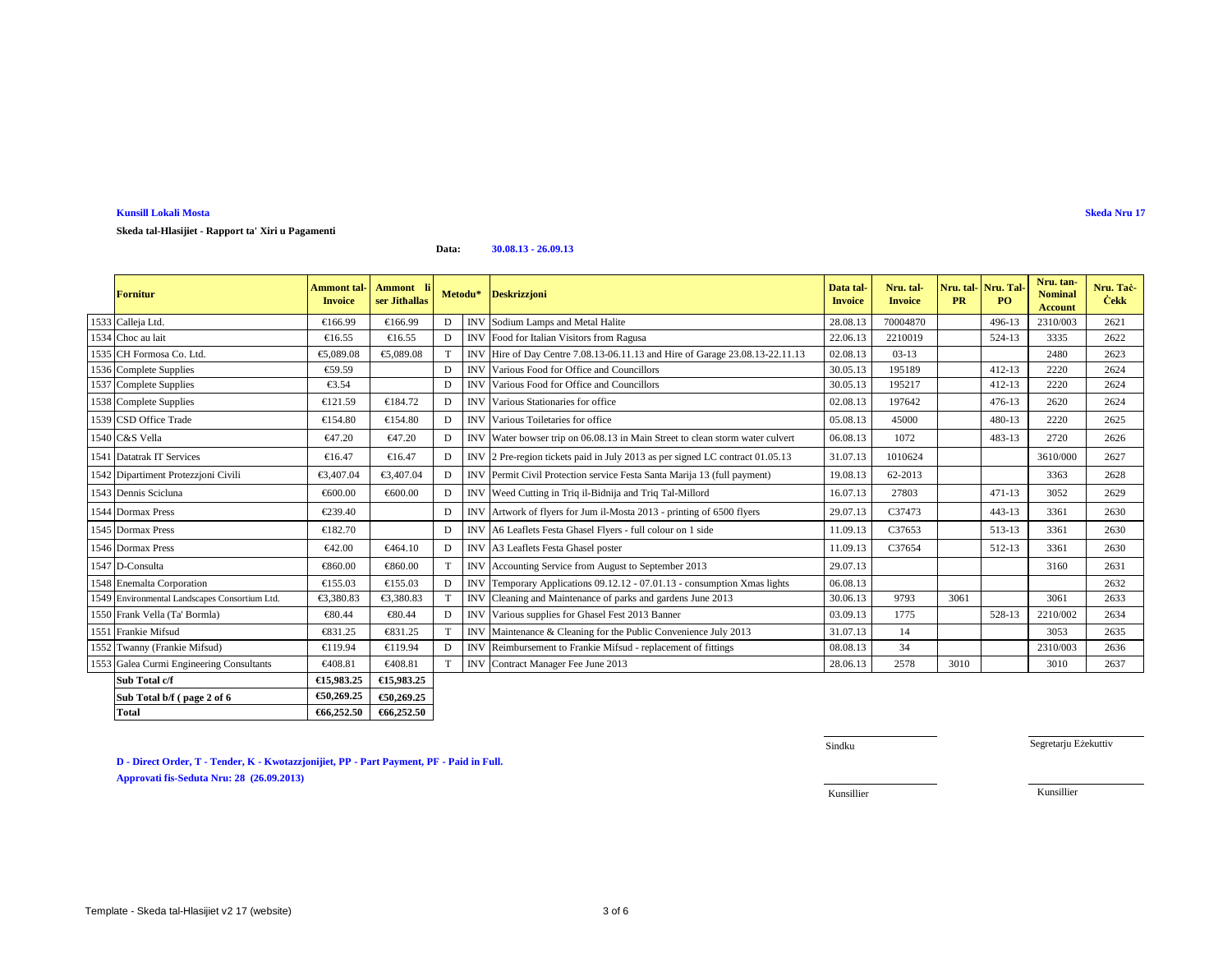# **Kunsill Lokali Mosta**

**Skeda tal-Hlasijiet - Rapport ta' Xiri u Pagamenti**

**Data:30.08.13 - 26.09.13**

|          | <b>Fornitur</b>                                       | <b>Ammont</b> tal-<br><b>Invoice</b> | Ammont li<br>ser Jithallas | Metodu* |                 | <b>Deskrizzjoni</b>                                          | Data tal-<br><b>Invoice</b> | Nru. tal-<br><b>Invoice</b> | Nru. tal-<br><b>PR</b> | Nru. Tal<br>PO <sub>1</sub> | Nru. tan-<br><b>Nominal</b><br><b>Account</b> | Nru. Taċ-<br><b>Cekk</b> |
|----------|-------------------------------------------------------|--------------------------------------|----------------------------|---------|-----------------|--------------------------------------------------------------|-----------------------------|-----------------------------|------------------------|-----------------------------|-----------------------------------------------|--------------------------|
|          | 1554 Gauci Borda & Co. Ltd                            | €103.33                              | €103.33                    | D       | <b>INV</b>      | Rylard Mrine Varnish 2.5Lt                                   | 11.06.13                    | 93761                       | 2210/002               | $423 - 13$                  | 2210/002                                      | 2638                     |
|          | 1555 GDL Trading & Services Ltd.                      | €156.28                              | €156.28                    | D       | <b>INV</b>      | Paer Roll Dispenser                                          | 23.07.13                    | 5195                        |                        | $462 - 13$                  | 2220                                          | 2639                     |
|          | 1556 Golden Gate Co. Ltd.                             | €64.49                               | €64.49                     | D       | <b>INV</b>      | Canon 712 Back Toner                                         | 05.07.13                    | 415783                      |                        | 449-13                      | 2620                                          | 2640                     |
|          | 1557 Grech Martin (Baskal)                            | €65.00                               | €65.00                     | D       | <b>INV</b>      | Flower Arangement for Jum il-Mosta 2013                      | 14.09.13                    | 51                          |                        | 532-13                      | 3361                                          | 2641                     |
|          | 1558 Hal Mann Vella Ltd.                              | €245.00                              | €245.00                    | D       | <b>INV</b>      | Supply, egrave and fix on site - Wenzu Attard plaque         | 09.08.13                    | 16526                       |                        | $467 - 13$                  | 3360                                          | 2642                     |
|          | 1559 Hector's Ironmongery                             | €189.33                              | €189.33                    | D       | IN <sub>1</sub> | Various mintenance material                                  |                             | 955                         |                        | 519-13                      | 2210/002                                      | 2643                     |
|          | 1560 Jamie Anthony Cini                               | €155.00                              | €155.00                    | D       | <b>INV</b>      | Chef's Serice at Ghasel Fest 2013                            | 16.08.13                    |                             |                        | 535-13                      |                                               | 2644                     |
|          | 1561 Joe Bonnici & Sons                               | €83.19                               | €83.19                     | D       | IN              | Hire of mobil toilets on 13.07.13 for Lejla Agrarja, Bidnija | 12.07.13                    | 7816                        |                        | 433-13                      | 3363                                          | 2645                     |
|          | 1562 Karta Converters Ltd.                            | €126.97                              | €126.97                    | D       | <b>INV</b>      | White Tidet Paper Maxi Rolls for Public Conveniences         | 09.08.13                    | 647939                      |                        | 485-13                      | 2220                                          | 2646                     |
| 1563 KNK |                                                       | €960.44                              |                            | K       | <b>INV</b>      | Installation of A.C. Unit - Mosta Library                    | 19.07.13                    | 70000931                    |                        | 458-13                      | 2375                                          | 2647                     |
| 1564 KNK |                                                       | €82.60                               | €1,043.04                  | K       | <b>INV</b>      | Service and maintenance repaired .c unit                     | 30.07.13                    | 70000979                    |                        | 478-13                      | 2375                                          | 2647                     |
|          | 1565 Koperattiva Tabelli u Sinjali                    | €384.70                              | €384.70                    | D       |                 | <b>INV</b> Traffic Signs and Mirror                          | 19.06.13                    | 18171                       |                        | $411 - 13$                  | 3059                                          | 2648                     |
|          | 1566 Louis Jewelery                                   | €790.00                              | €790.00                    | D       | <b>INV</b>      | Medals for Giehlum il-Mosta 2013                             | 10.09.13                    | 277                         | 3361                   | $507-13$                    | 3361                                          | 2649                     |
|          | 1567 Mario Mallia                                     | €68.44                               | €68.44                     | D       | <b>INV</b>      | 2 boxes of screws $6r$ speed moderators w/ 50 screws each    | 25.07.13                    | 1695                        |                        | 479-13                      | 2365                                          | 2650                     |
|          | 1568 Maurice E. Galea                                 | €1,964.70                            | €1,964.70                  | D       | <b>INV</b>      | Second Adudication Report Re: KLM 10/2012                    | 02.06.13                    |                             | 3130                   |                             | 3130                                          | 2651                     |
|          | 1569 Malta Information Technology Agency              | €416.85                              |                            | D       | <b>INV</b>      | Maintenance & Support of Wide Area Connectivity Apr-Jun 2013 | 17.07.13                    | MJLG/PR/36                  |                        |                             | 3110                                          | 2652                     |
|          | 1570 Malta Information Technology Agency              | €59.61                               | €476.4                     | D       | <b>INV</b>      | E-Mail Accounts Apr-Jun 13                                   | 27.08.13                    |                             |                        |                             | 3110                                          | 2652                     |
|          | 1571 Noel Fabri                                       | €77.70                               |                            | D       | <b>INV</b>      | Service of Librarian June2013                                | 17.09.13                    |                             |                        |                             | 2995                                          | 2653                     |
|          | 1572 Noel Fabri                                       | €77.70                               |                            | D       | <b>INV</b>      | Service of Librarian July2013                                | 17.09.13                    |                             |                        |                             | 2995                                          | 2653                     |
|          | 1573 Noel Fabri                                       | €77.70                               | €233.10                    | D       | <b>INV</b>      | Service of Libraria August 2013                              | 17.09.13                    |                             |                        |                             | 2995                                          | 2653                     |
|          | 1574 Northern Cleaning Group Ltd.                     | €12,996.79                           | €12,996.9                  | T       | <b>INV</b>      | Waste Collection June 2013                                   | 30.06.13                    | 6/13                        |                        |                             | 3041                                          | 2654                     |
|          | 1575 Piscopo Cash and Carry                           | €89.28                               |                            | D       | <b>INV</b>      | Food for GhaselFest 2013                                     | 13.09.13                    | 80150105                    |                        | 529-13                      | 3361                                          | 2655                     |
|          | 1576 Piscopo Cash and Carry                           | €416.37                              | €505.65                    | D       | IN              | Drinksfor Jum il-Mosta 2013                                  | 20.09.13                    | 80149665                    |                        | 516-13                      | 3361                                          | 2655                     |
|          | 1577 Quicksell                                        | €63.00                               | €63.00                     | D       | <b>INV</b>      | Dustbins + crepe and adaptor for Ghsel Fest 2013             | 14.09.13                    | 1815                        |                        | 533-13                      | 3361                                          | 2656                     |
|          | 1578 Fr. Rafhael De Martino-Rettur Knisja tal-Bidnija | €210.00                              | €210.00                    | D       | IN              | Use of Bidnija's feast decoration for Wirja Agrarja 13.07.12 | 01.07.13                    |                             |                        |                             |                                               | 2657                     |
|          | 1579 R&G Hardware Stores                              | €90.00                               | €90.00                     | D       | IN <sub>1</sub> | Various mainenance                                           | 04.07.13                    | 30469                       |                        | $477 - 13$                  | 2210/002                                      | 2658                     |
|          | 1580 R&G Hardware Stores                              | €148.40                              | €148.40                    | D       | <b>INV</b>      | Various mintenance                                           | 03.08.13                    | 30482                       |                        | 492-13                      | 2210/002                                      | 2658                     |
|          | Sub Total c/f                                         | €20,162.87                           | €20,162.87                 |         |                 |                                                              |                             |                             |                        |                             |                                               |                          |
|          | Sub Total b/f (page 3 of 6                            | €66,252.50                           | €66,252.50                 |         |                 |                                                              |                             |                             |                        |                             |                                               |                          |

**Skeda Nru 17**

**D - Direct Order, T - Tender, K - Kwotazzjonijiet, PP - Part Payment, PF - Paid in Full. Approvati fis-Seduta Nru: 28 (26.09.2013)**

**€86,415.37 €86,415.37**

Sindku

Segretarju Eżekuttiv

**Total**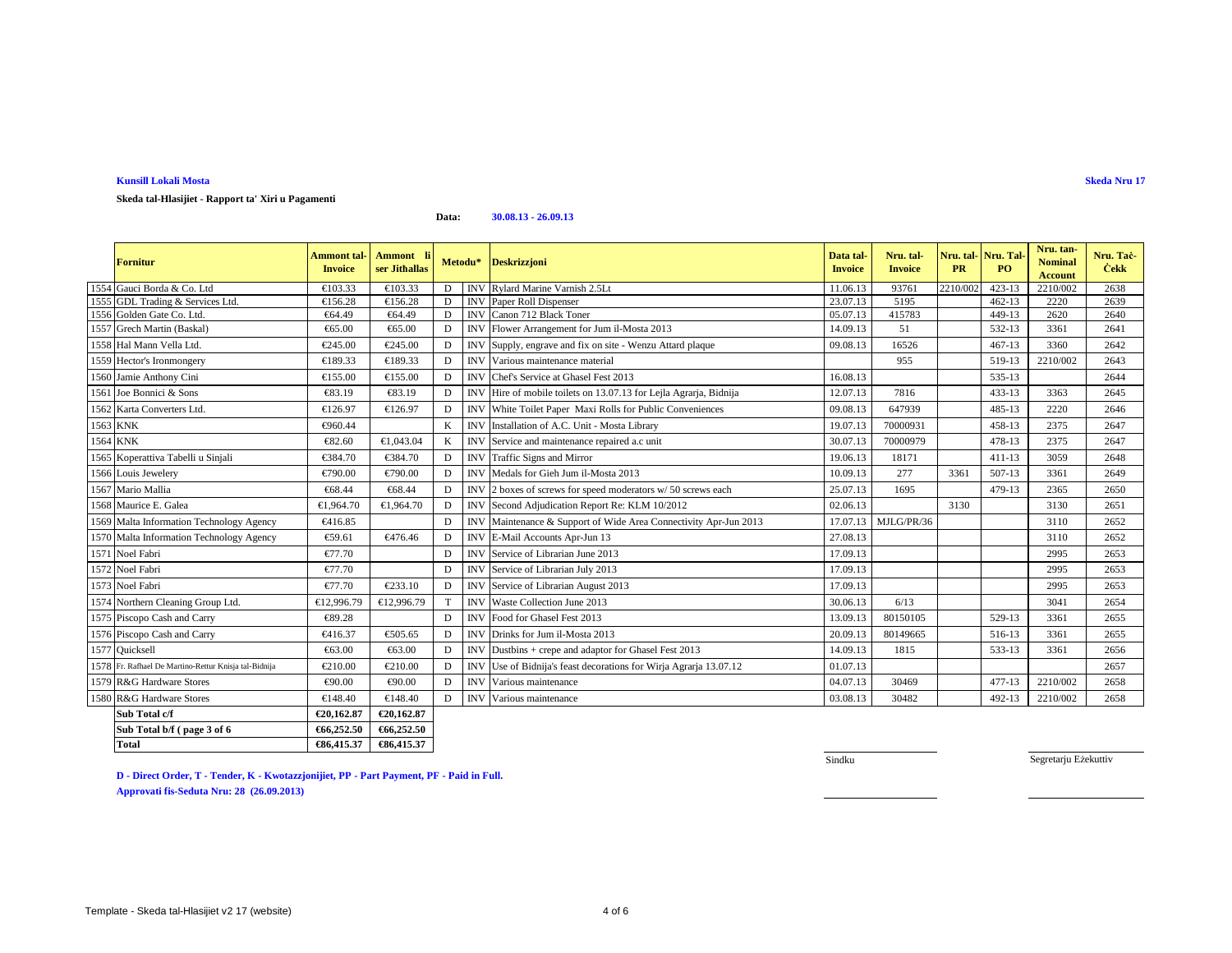**Total €89,924.18 €89,924.18**

**Approvati fis-Seduta Nru: 28 (26.09.2013)**

**D - Direct Order, T - Tender, K - Kwotazzjonijiet, PP - Part Payment, PF - Paid in Full.**

## **Kunsill Lokali: MostaSkeda Nru 17**

# **Skeda tal-Ħlasijiet - Rapport ta' Xiri u Pagamenti**

#### **Data:30.08.13 - 26.09.13**

€89,924.18

|                                 |                                      |                            |          |            |                                              |                             |                             |                                |           | Nru. tan-                        |                          |
|---------------------------------|--------------------------------------|----------------------------|----------|------------|----------------------------------------------|-----------------------------|-----------------------------|--------------------------------|-----------|----------------------------------|--------------------------|
| <b>Fornitur</b>                 | <b>Ammont</b> tal-<br><b>Invoice</b> | Ammont li<br>ser Jithallas | Metodu*  |            | <b>Deskrizzjoni</b>                          | Data tal-<br><b>Invoice</b> | Nru. tal-<br><b>Invoice</b> | Nru. tal Nru. Tal<br><b>PR</b> | <b>PO</b> | <b>Nominal</b><br><b>Account</b> | Nru. Taċ-<br><b>Cekk</b> |
| 1581 R&G Hardware Stores        | €25.82                               | €25.82                     | D        | <b>INV</b> | Various mainenance                           | 29.08.13                    | 90483                       |                                | 508-13    | 2210/002                         | 2658                     |
| 1582 RGS Supplies Ltd.          | €102.07                              | €102.07                    | D        | <b>INV</b> | Kyocera MITAtoner KM1620                     | 08.08.13                    | 273067                      |                                | 484-13    | 2620                             | 2659                     |
| 1583 Steel Techniques           | €370.00                              | €370.00                    | D        | <b>INV</b> | Installation fSec Door 10feet x 3feet (M323) | 28.08.13                    |                             |                                |           | 3337                             | 2660                     |
| 1584 Silvan Abdilla             | €750.00                              | €750.00                    | D        | <b>INV</b> | Music Service dm il-Mosta 2013               | 14.09.13                    |                             |                                | 530-13    | 3361                             | 2661                     |
| 1585 Silver Star Transport Ltd. | €259.60                              |                            | K        | <b>INV</b> | TransportService Re: Bidnija and Gozo Outing | 31.07.13                    | 10003111                    |                                |           | 3364                             | 2662                     |
| 1586 Silver Star Transport Ltd. | €112.10                              |                            | K        | <b>INV</b> | TransportService Re: Bahar ic-Caghaq Outing  | 30.06.13                    | 10003080                    |                                |           | 3364                             | 2662                     |
| 1587 Silver Star Transport Ltd. | €233.64                              |                            | K        | <b>INV</b> | TransportService Day Centre July 2013        | 31.07.13                    | 10003106                    |                                |           | 3364                             | 2662                     |
| 1588 Silver Star Transport Ltd. | €207.68                              | €813.02                    | $\bf{K}$ | <b>INV</b> | Trasport Service Day Centre June 2013        | 30.06.13                    | 10003075                    |                                |           | 3364                             | 2662                     |
| 1589 Sports Experience          | €212.40                              | €212.40                    | $\Gamma$ |            | INV Lejla Agran Trophies                     | 13.07.13                    |                             |                                | 469-13    | 3363                             | 2663                     |
| 1590 The Lighthouse Keepers     | €104.15                              | €104.15                    | T        | <b>INV</b> | StreetLighting Maintenance                   | 05.06.13                    | 1831                        |                                |           | 3010                             | 2664                     |
| 1591 The Lighthouse Keepers     | €27.86                               | €27.86                     | T        | <b>INV</b> | Street Lighting Maintenance                  | 05.06.13                    | 1832                        |                                |           | 3010                             | 2664                     |
| 1592 The Lighthouse Keepers     | €30.00                               | €30.00                     | T        | <b>INV</b> | Street Lighting Maintenance                  | 05.06.13                    | 1833                        |                                |           | 3010                             | 2664                     |
| 1593 The Lighthouse Keepers     | €27.86                               | €27.86                     | T        | <b>INV</b> | Street Lighting Maintenance                  | 05.06.13                    | 1834                        |                                |           | 3010                             | 2664                     |
| 1594 The Lighthouse Keepers     | €101.74                              | €101.74                    | T        | <b>INV</b> | StreetLighting Maintenance                   | 05.06.13                    | 1835                        |                                |           | 3010                             | 2664                     |
| 1595 The Lighthouse Keepers     | €30.00                               | €30.00                     | T        | <b>INV</b> | Street Lahting Maintenance                   | 05.06.13                    | 1836                        |                                |           | 3010                             | 2664                     |
| 1596 The Lighthouse Keepers     | €265.94                              | €265.94                    | T        | <b>INV</b> | StreetLighting Maintenance                   | 05.06.13                    | 1837                        |                                |           | 3010                             | 2664                     |
| 1597 The Lighthouse Keepers     | €31.87                               | €31.87                     | T        | <b>INV</b> | Street Lighting Maintenance                  | 05.06.13                    | 1838                        |                                |           | 3010                             | 2664                     |
| 1598 The Lighthouse Keepers     | €214.35                              | €214.35                    | T        | <b>INV</b> | StreetLighting Maintenance                   | 05.06.13                    | 1839                        |                                |           | 3010                             | 2664                     |
| 1599 The Lighthouse Keepers     | €110.98                              | €110.98                    | T        | <b>INV</b> | StreetLighting Maintenance                   | 05.06.13                    | 1840                        |                                |           | 3010                             | 2664                     |
| 1600 The Lighthouse Keepers     | €31.95                               | €31.95                     | T        | <b>INV</b> | Street Lighting Maintenance                  | 05.06.13                    | 1841                        |                                |           | 3010                             | 2664                     |
| 1601 The Lighthouse Keepers     | €31.87                               | €31.87                     | T        | <b>INV</b> | Street Lighting Maintenance                  | 05.06.13                    | 1842                        |                                |           | 3010                             | 2664                     |
| 1602 The Lighthouse Keepers     | €31.34                               | €31.34                     | T        | <b>INV</b> | Street Lighting Maintenance                  | 05.06.13                    | 1843                        |                                |           | 3010                             | 2664                     |
| 1603 The Lighthouse Keepers     | €135.29                              | €135.29                    | T        | <b>INV</b> | StreeLighting Maintenance                    | 05.06.13                    | 1844                        |                                |           | 3010                             | 2664                     |
| 1604 The Lighthouse Keepers     | €27.22                               | €27.22                     | T        | <b>INV</b> | Street Lihting Maintenance                   | 05.06.13                    | 1845                        |                                |           | 3010                             | 2664                     |
| 1605 The Lighthouse Keepers     | €33.08                               | €33.08                     | T        | <b>INV</b> | Street Lighting Maintenance                  | 05.06.13                    | 1846                        |                                |           | 3010                             | 2664                     |
| Sub total c/f                   | €3,508.81                            | €3,508.81                  |          |            |                                              |                             |                             |                                |           |                                  |                          |
| Sub total b/f (page 4 of 6)     | €86,415.37                           | €86,415.37                 |          |            |                                              |                             |                             |                                |           |                                  |                          |

8 Sindku Sindku Sindku Sindku Sindku Sindku Sindku Sindku Sindku Sindku Sindku Sindku Sindku Sindku Sindku Sindku

Segretarju Eżekuttiv

Kunsillier Kunsillier

Kunsillier